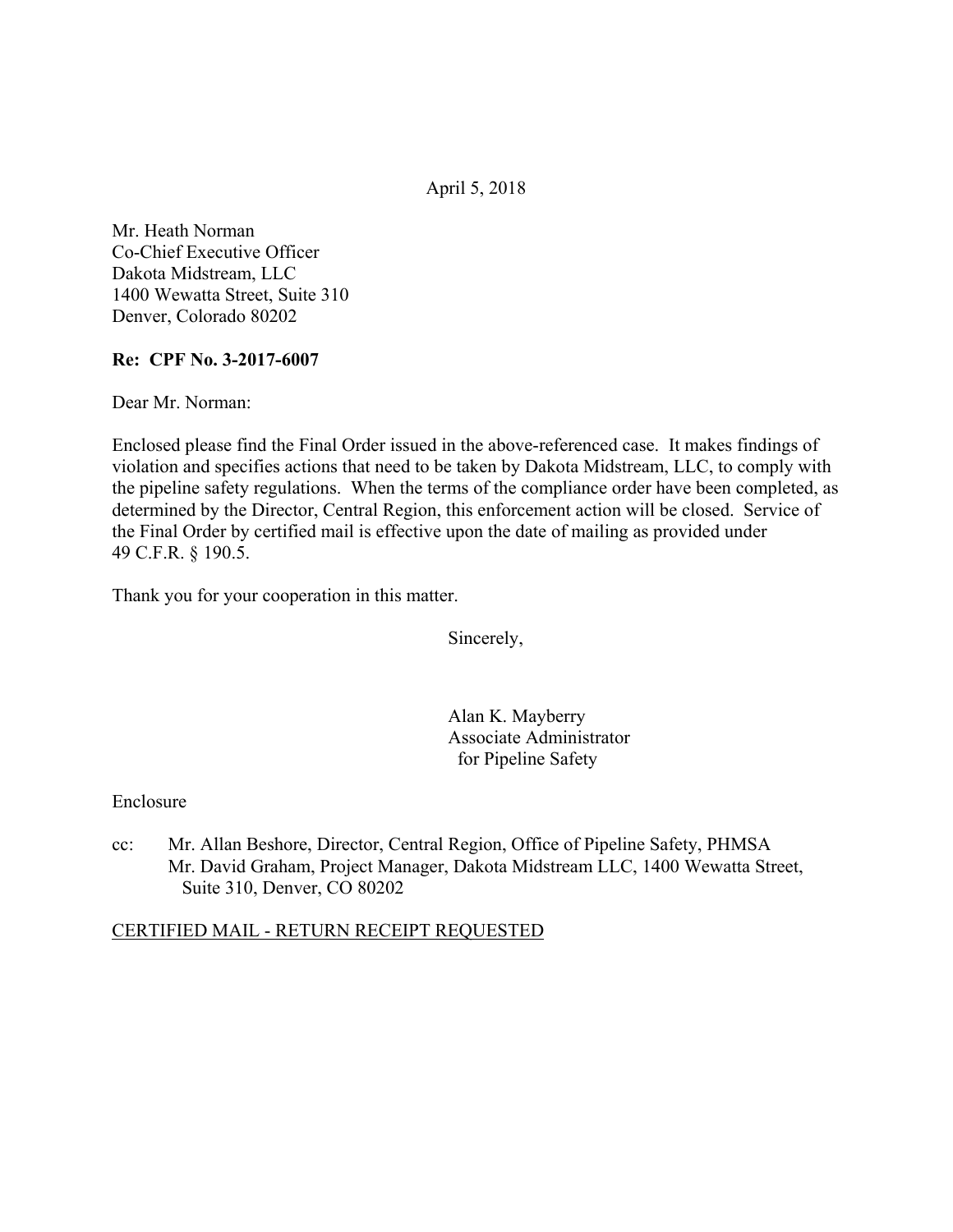### **U.S. DEPARTMENT OF TRANSPORTATION PIPELINE AND HAZARDOUS MATERIALS SAFETY ADMINISTRATION OFFICE OF PIPELINE SAFETY WASHINGTON, D.C. 20590**

**)**

 **)**

 **)**

**In the Matter of )**

**Dakota Midstream, LLC, ) CPF No. 3-2017-6007**

 $\mathcal{L}=\{1,2,3,4,5\}$ 

**\_\_\_\_\_\_\_\_\_\_\_\_\_\_\_\_\_\_\_\_\_\_\_\_\_\_\_\_\_\_\_\_\_\_\_\_)** 

**Respondent. )** 

 $\overline{a}$ 

# **FINAL ORDER**

miles of oil and gas pipelines in North Dakota.<sup>1</sup> From November 28 through December 2, 2016, pursuant to 49 U.S.C. § 60117, a representative of the Pipeline and Hazardous Materials Safety Administration (PHMSA), Office of Pipeline Safety (OPS), conducted an on-site pipeline safety inspection of the facilities and records of Dakota Midstream, LLC (DM or Respondent), near Alexandria, North Dakota. DM operates 65

As a result of the inspection, the Director, Central Region, OPS (Director), issued to Respondent, by letter dated September 1, 2017, a Notice of Probable Violation and Proposed Compliance Order (Notice). In accordance with 49 C.F.R. § 190.207, the Notice proposed finding that DM had violated 49 C.F.R. §§ 195.565 and 195.579(a) and proposed ordering Respondent to take certain measures to correct the alleged violations.

Respondent responded to the Notice by letter dated October 13, 2017 (Response). The company did not contest the allegations of violation but provided information concerning the corrective actions it had agreed to complete under the Proposed Compliance Order. Respondent did not request a hearing and therefore has waived its right to one.

# **FINDINGS OF VIOLATION**

In its Response, DM did not contest the allegations in the Notice that it violated 49 C.F.R. Part 195, as follows:

**Item 1:** The Notice alleged that Respondent violated 49 C.F.R. § 195.565, which states:

**§ 195.565 How do I install cathodic protection on breakout tanks?** After October 2, 2000, when you install cathodic protection under §195.563(a) to protect the bottom of an aboveground breakout tank of more than 500 barrels 79.49m3 capacity built to API Spec 12F (incorporated by

<sup>&</sup>lt;sup>1</sup> Dakota Midstream website, available at http://dakota-midstream.com/about/ (last accessed February 1, 2018).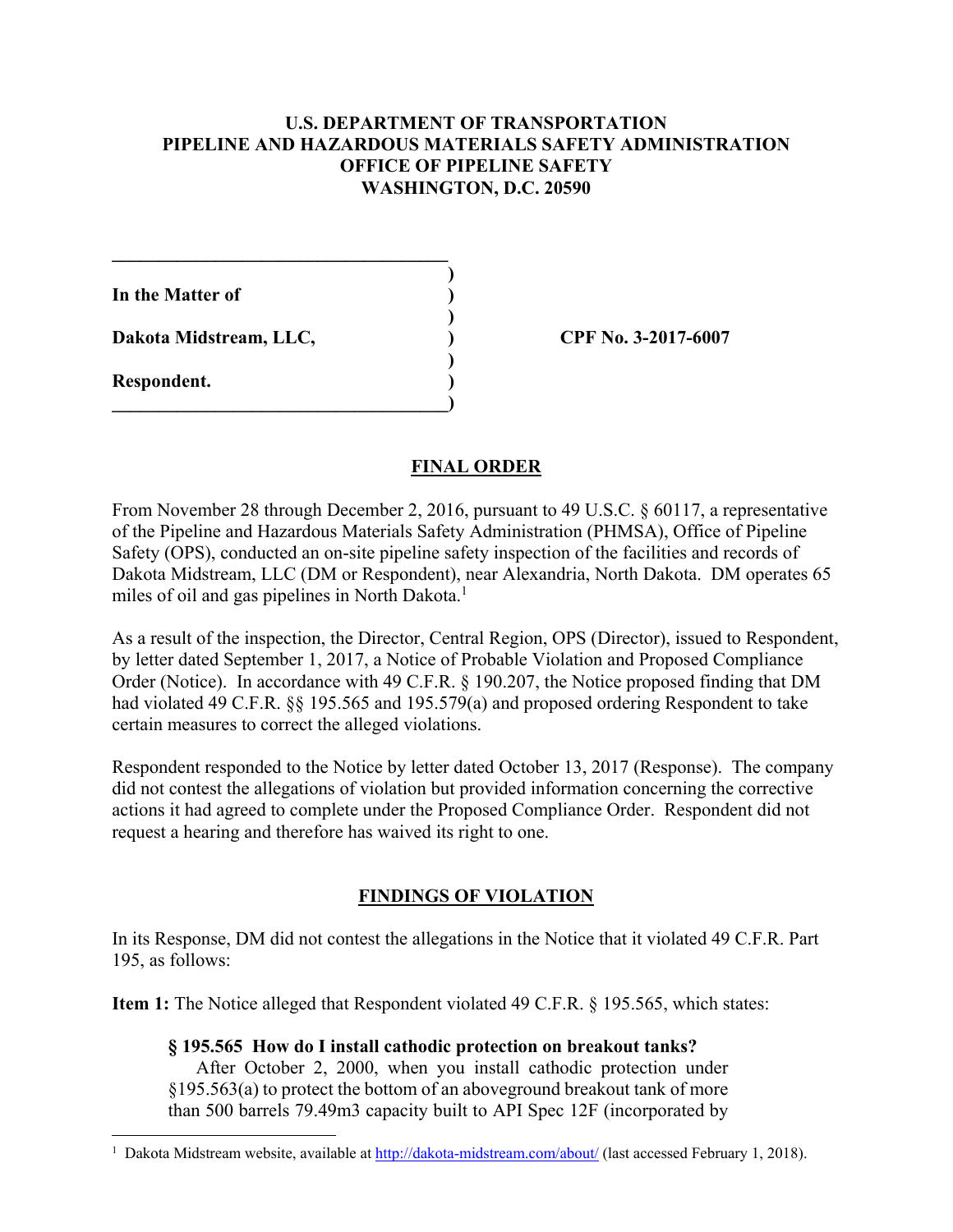reference, *see* §195.3), API Std 620 (incorporated by reference, *see* §195.3), API Std 650 (incorporated by reference, *see* §195.3), or API Std 650's predecessor, Standard 12C, you must install the system in accordance with ANSI/API RP 651 (incorporated by reference, *see* §195.3). . . .

The Notice alleged that Respondent violated 49 C.F.R. § 195.565 by failing to install cathodic protection (CP) in accordance with ANSI/API Recommended Procedure (RP) 651. Specifically, the Notice alleged that DM failed to install CP on nine breakout tanks located at DM's Spackler Station and two breakout tanks located at the company's Wheatland Delivery facility. All 11 tanks were built to API Specification 12F and placed above non-conductive impermeable liners. Therefore, the tanks should have been equipped with CP installed between the liner and the tank bottom under API RP 651. On-site testing demonstrated that no effective CP was provided for the breakout tanks.

Respondent did not contest this allegation of violation. Accordingly, based upon a review of all of the evidence, I find that Respondent violated 49 C.F.R. § 195.565 by failing to install CP on 11 breakout tanks in accordance with ANSI/API RP 651.

**Item 2:** The Notice alleged that Respondent violated 49 C.F.R. § 195.579(a), which states:

#### **§ 195.579 What must I do to mitigate internal corrosion?**

(a) *General.* If you transport any hazardous liquid or carbon dioxide that would corrode the pipeline, you must investigate the corrosive effect of the hazardous liquid or carbon dioxide on the pipeline and take adequate steps to mitigate internal corrosion.

The Notice alleged that Respondent violated 49 C.F.R. § 195.579(a) by failing to take adequate steps to mitigate internal corrosion. Specifically, the Notice alleged that DM failed to install internal linings on nine breakout tanks located at DM's Spackler Station and two breakout tanks located at the company's Wheatland Delivery facility. According to the Notice, the tanks should have been equipped with internal linings under API RP 652 – Linings of Aboveground Petroleum Storage Tank Bottoms [incorporated by reference into Part 195, per § 195.579(d)]. Thus, DM allegedly failed to take adequate steps to mitigate internal corrosion on the breakout tanks.

Respondent did not contest this allegation of violation. Accordingly, based upon a review of all of the evidence, I find that Respondent violated 49 C.F.R. § 195.579(a) by failing to take adequate steps to mitigate internal corrosion on 11 breakout tanks in accordance with API RP 652 and 49 C.F.R. § 195.579(d).

These findings of violation will be considered prior offenses in any subsequent enforcement action taken against Respondent.

#### **COMPLIANCE ORDER**

The Notice proposed a compliance order with respect to Items 1 and 2 in the Notice for